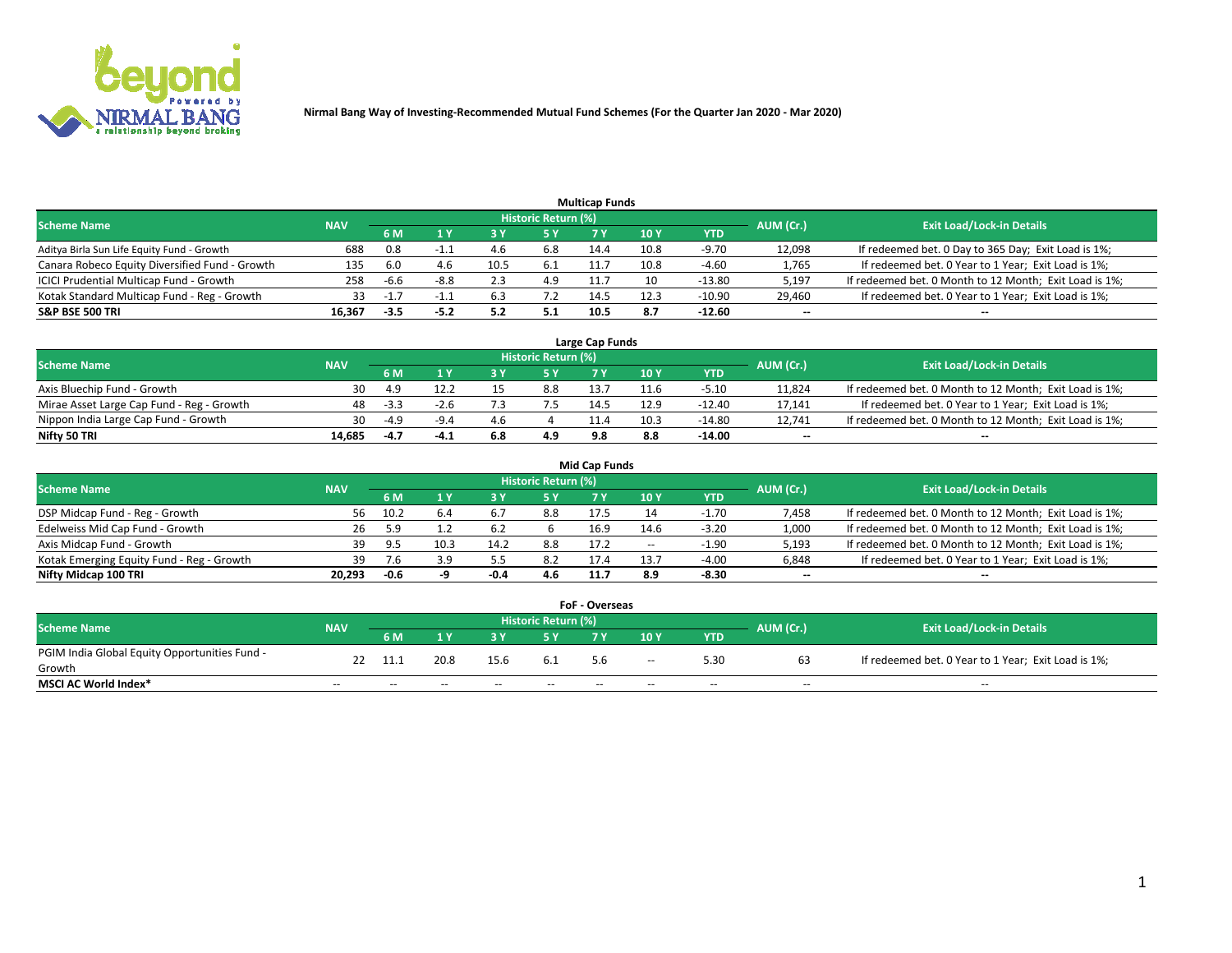

|                                                  |            |        |     |     | Historic Return (%) | Large & Midcap |      |         |                          |                                                     |
|--------------------------------------------------|------------|--------|-----|-----|---------------------|----------------|------|---------|--------------------------|-----------------------------------------------------|
| <b>Scheme Name</b>                               | <b>NAV</b> |        |     |     | 5 Y                 |                | 10Y  | YTD.    | AUM (Cr.)                | <b>Exit Load/Lock-in Details</b>                    |
| Canara Robeco Emerging Equities - Growth         | 94         | -8.2   |     | 8.2 |                     | 20.3           |      | $-3.20$ | 5,597                    | If redeemed bet. 0 Year to 1 Year; Exit Load is 1%; |
| Invesco India Growth Opportunities Fund - Growth | 33         | 0.5    | 0.6 | .8  |                     | 13.2           |      | $-8.80$ | 2,498                    | If redeemed bet. 0 Year to 1 Year; Exit Load is 1%; |
| Principal Emerging Bluechip Fund - Growth        | 102        | 58     | 1.b | 6.3 | 8.1                 | 17.            | 13.5 | $-5.70$ | 2.117                    | If redeemed bet. 0 Year to 1 Year; Exit Load is 1%; |
| NIFTY Large Midcap 250 TRI                       | 6.660      | $-1.0$ |     |     |                     | 12.5           | 10   | -10.20  | $\overline{\phantom{a}}$ | $-$                                                 |

| <b>Focused Funds</b>             |            |      |      |      |                     |      |       |         |           |                                                        |  |  |  |
|----------------------------------|------------|------|------|------|---------------------|------|-------|---------|-----------|--------------------------------------------------------|--|--|--|
| <b>Scheme Name</b>               | <b>NAV</b> |      |      |      | Historic Return (%) |      |       |         |           | <b>Exit Load/Lock-in Details</b>                       |  |  |  |
|                                  |            | 6 M  |      |      |                     |      | 10 Y  | YTD     | AUM (Cr.) |                                                        |  |  |  |
| Axis Focused 25 Fund - Growth    | 29         | b.   |      | 13.1 | 9.8                 | 13.9 | $- -$ | -4.80   | 9,764     | If redeemed bet. 0 Month to 12 Month; Exit Load is 1%; |  |  |  |
| SBI Focused Equity Fund - Growth | 147        |      | 10.7 |      | 9.6                 | 14.6 | 15.6  | $-4.10$ | 7.694     | If redeemed bet. 0 Year to 1 Year; Exit Load is 1%;    |  |  |  |
| <b>S&amp;P BSE 500 TRI</b>       | 16.367     | -3.3 |      |      |                     | 10.5 |       | -12.60  | $\sim$    | $- -$                                                  |  |  |  |

| <b>Small Cap Funds</b>                         |            |                   |         |                     |        |       |            |          |                          |                                                     |  |  |  |
|------------------------------------------------|------------|-------------------|---------|---------------------|--------|-------|------------|----------|--------------------------|-----------------------------------------------------|--|--|--|
| <b>Scheme Name</b>                             | <b>NAV</b> |                   |         | Historic Return (%) |        |       |            |          | AUM (Cr.)                | <b>Exit Load/Lock-in Details</b>                    |  |  |  |
|                                                |            | 6 M<br><b>5 Y</b> |         |                     | 7 Y    | 10Y   | <b>YTD</b> |          |                          |                                                     |  |  |  |
| Franklin India Smaller Companies Fund - Growth | 46         | $-3.1$            | $-13.2$ | $-1.9$              | 3.4    | 15.7  | 13.5       | $-8.00$  | 7,188                    | If redeemed bet. 0 Year to 1 Year; Exit Load is 1%; |  |  |  |
| HDFC Small Cap Fund - Growth                   | 35         | -6.1              | $-18.1$ | 3.7                 | 6.3    | 12.5  | 10.1       | $-8.50$  | 9,154                    | If redeemed bet. 0 Year to 1 Year; Exit Load is 1%; |  |  |  |
| L&T Emerging Businesses Fund - Reg - Growth    |            | $-4.7$            | $-15.4$ |                     | 6.8    | $- -$ | $-$        | -9.80    | 5,606                    | If redeemed bet. 0 Year to 1 Year; Exit Load is 1%; |  |  |  |
| SBI Small Cap Fund - Growth                    | 52         | .bb               | 3.9     | 10.1                | 11.9   | 22.5  | 17.5       | $-2.00$  | 3,493                    | If redeemed bet. 0 Year to 1 Year; Exit Load is 1%; |  |  |  |
| Nifty Smallcap 100 TRI                         | 6.363      | -5.2              | $-17.5$ | $-6.9$              | $-1.1$ | 7.5   |            | $-11.20$ | $\overline{\phantom{a}}$ | $- -$                                               |  |  |  |

## **ELSS Schemes (Tax Saving u/s 80-C)**

| <b>Scheme Name</b>                           | <b>NAV</b> |        |        | <b>Historic Return (%)</b> |               |                          |      |          | AUM (Cr.) | <b>Exit Load/Lock-in Details</b> |
|----------------------------------------------|------------|--------|--------|----------------------------|---------------|--------------------------|------|----------|-----------|----------------------------------|
|                                              |            | 6 M    | 4 Y    | 3 Y                        | <b>5Y</b>     | 7 Y                      | 10Y  | YTD      |           |                                  |
| Aditya Birla Sun Life Tax Relief 96 - Growth | 30         |        |        |                            | 6.4           | 14.9                     | 10.9 | $-6.40$  | 10,308    | Nil                              |
| Axis Long Term Equity Fund - Growth          | 47         |        | 12.1   | 12.9                       | 8.3           | 18.2                     | 16.4 | $-3.80$  | 21,659    | Nil                              |
| Canara Robeco Equity Tax Saver Fund - Growth | 66         | 6.8    |        | 10.2                       | 6.4           | 12.2                     |      | $-3.80$  | 1,036     | Nil                              |
| Invesco India Tax Plan - Growth              | 50         |        | $\sim$ | 7.9                        | 6.5           | 14.4                     | 12.5 | $-6.80$  | 1,028     | Nil                              |
| Mirae Asset Tax Saver Fund - Reg - Growth    |            | -1.    |        | Q.                         | $\sim$ $\sim$ | $\overline{\phantom{a}}$ | --   | $-11.80$ | 3,293     | Nil                              |
| S&P BSE 200 TRI                              | 5,290      | $-3.8$ |        | 5.9                        | 5.3           | 10.6                     | 8.9  | -13.00   | $\sim$    | $- -$                            |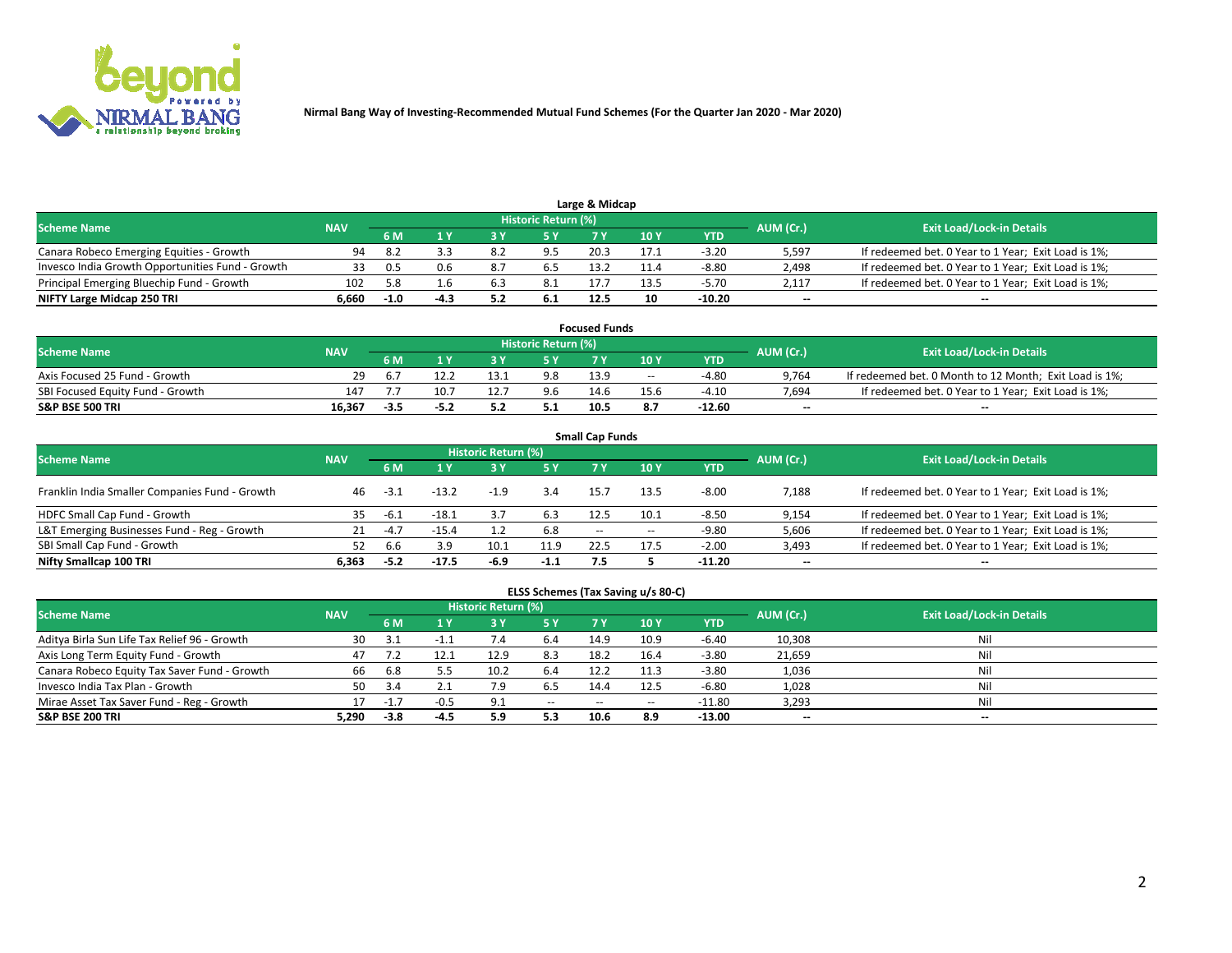

| <b>Contra/Value Fund</b><br>Historic Return (%) |            |        |        |     |     |          |      |          |           |                                                     |  |  |  |  |
|-------------------------------------------------|------------|--------|--------|-----|-----|----------|------|----------|-----------|-----------------------------------------------------|--|--|--|--|
| <b>Scheme Name</b>                              | <b>NAV</b> |        |        |     |     |          |      |          | AUM (Cr.) | <b>Exit Load/Lock-in Details</b>                    |  |  |  |  |
|                                                 |            | 6 M    |        |     | 5 Y | 7 V      | 10Y  | YTD      |           |                                                     |  |  |  |  |
| Kotak India EQ Contra Fund - Reg - Growth       | 49         | $-1.7$ | $-2.2$ |     |     |          | 9.6  | $-10.30$ | 866       | If redeemed bet. 0 Year to 1 Year; Exit Load is 1%; |  |  |  |  |
| Invesco India Contra Fund - Growth              | 45         | 0.4    |        |     |     | 15.3     | 11.8 | $-7.80$  | 4,669     | If redeemed bet. 0 Year to 1 Year; Exit Load is 1%; |  |  |  |  |
| UTI Value Opportunities Fund - Growth           | 59         | 1 Q    |        |     |     | $\Omega$ |      | $-8.50$  | 4,635     | If redeemed bet. 0 Year to 1 Year; Exit Load is 1%; |  |  |  |  |
| Nippon India Value Fund - Growth                | 67         | -2.6   | -5.3   | 4.4 | 4.5 | 11.3     |      | $-11.00$ | 3,114     | If redeemed bet. 0 Year to 1 Year; Exit Load is 1%; |  |  |  |  |
| <b>S&amp;P BSE 500 TRI</b>                      | 16.367     | $-3.5$ | -5.2   |     | 5.1 | 10.5     | 8.7  | -12.60   | $\sim$    | $- -$                                               |  |  |  |  |

| Sector/Thematic                                                           |            |        |        |                     |           |       |               |            |                          |                                                        |  |  |  |  |
|---------------------------------------------------------------------------|------------|--------|--------|---------------------|-----------|-------|---------------|------------|--------------------------|--------------------------------------------------------|--|--|--|--|
| <b>Scheme Name</b>                                                        | <b>NAV</b> |        |        | Historic Return (%) |           |       |               |            | AUM (Cr.)                | <b>Exit Load/Lock-in Details</b>                       |  |  |  |  |
|                                                                           |            | 6 M    | 1 Y    | 73 Y                | <b>5Y</b> | 7 Y   | 10Y           | <b>YTD</b> |                          |                                                        |  |  |  |  |
| Canara Robeco Consumer Trends Fund - Reg -<br>Growth                      | 41         | 7.9    | 7.9    | 10.8                | 9.2       | 14.7  | 13.8          | $-4.50$    | 392                      | If redeemed bet. 0 Year to 1 Year; Exit Load is 1%;    |  |  |  |  |
| Mirae Asset Great Consumer Fund - Growth                                  | 34         | 4.5    |        | 11.7                | 8.9       | 14.9  | $\sim$ $\sim$ | $-7.60$    | 1,004                    | If redeemed bet. 0 Year to 1 Year; Exit Load is 1%;    |  |  |  |  |
| ICICI Prudential Technology Fund - Growth                                 | 55         | $-9.6$ | $-6.9$ |                     |           | 13.9  | 14.1          | $-5.10$    | 418                      | If redeemed bet. 0 Day to 15 Day; Exit Load is 1%;     |  |  |  |  |
| Nippon India Pharma Fund - Growth                                         | 155        | 7.6    | 4.2    | 4.7                 | 2.8       | 13.1  | 13            | 1.70       | 2,451                    | If redeemed bet. 0 Year to 1 Year; Exit Load is 1%;    |  |  |  |  |
| BNP Paribas India Consumption Fund - Reg - Growth                         | 13         | 10.6   | 15.9   | $- -$               | $- -$     | $- -$ | $- -$         | $-2.40$    | 499                      | If redeemed bet. 0 Month to 12 Month; Exit Load is 1%; |  |  |  |  |
| ICICI Prudential Banking and Financial Services Fund -<br>Retail - Growth | 58         | $-3.8$ | $-4.8$ | b                   | 8.8       | 15    | 14.6          | $-16.30$   | 3,615                    | If redeemed bet. 0 Day to 15 Day; Exit Load is 1%;     |  |  |  |  |
| <b>S&amp;P BSE 500 TRI</b>                                                | 16.367     | $-3.5$ | $-5.2$ | 5.2                 | 5.1       | 10.5  | 8.7           | $-12.60$   | $\overline{\phantom{a}}$ | $\overline{\phantom{a}}$                               |  |  |  |  |

|                                                            |            |        |        |                            |        |           | <b>Dynamic Asset Allocation Funds</b> |            |           |                                                          |
|------------------------------------------------------------|------------|--------|--------|----------------------------|--------|-----------|---------------------------------------|------------|-----------|----------------------------------------------------------|
| <b>Scheme Name</b>                                         | <b>NAV</b> |        |        | <b>Historic Return (%)</b> |        |           |                                       |            | AUM (Cr.) | <b>Exit Load/Lock-in Details</b>                         |
|                                                            |            | 6 M    |        | 73 Y                       | 5 Y    | <b>7Y</b> | 10 <sub>Y</sub>                       | <b>YTD</b> |           |                                                          |
| ICICI Prudential Balanced Advantage Fund - Reg -<br>Growth | 35         | $-0.2$ | 2.2    | 6.1                        | 6.7    | 10.9      | 11.1                                  | $-7.40$    | 28,853    | If redeemed bet. 0 Year to 1 Year; Exit Load is 1%;      |
| Invesco India Dynamic Equity Fund - Growth                 | 28         | 0.1    | 4.4    | 5.6                        | 4.9    | 10.7      | 9.4                                   | $-5.70$    | 838       | If redeemed bet. 0 Month to 3 Month; Exit Load is 0.25%; |
| Nippon India Balanced Advantage Fund - Growth              | 90         | 0.2    | 1.5    | 6.4                        | 5.2    | 10.7      | 10.1                                  | $-4.90$    | 2,884     | If redeemed bet. 0 Month to 12 Month; Exit Load is 1%;   |
| HDFC Balanced Advantage Fund - Growth                      | 175        | $-8.0$ | $-7.9$ | 4.2                        | 5.2    | 9.5       | 9.1                                   | $-13.40$   | 40,920    | If redeemed bet. 0 Year to 1 Year; Exit Load is 1%;      |
| SBI Dynamic Asset Allocation Fund - Reg - Growth           | 13         | $-4.6$ | $-4.8$ | 4.3                        | $\sim$ | --        |                                       | $-9.70$    | 664       | If redeemed bet. 0 Month to 12 Month; Exit Load is 1%;   |
| NIFTY 50 Hybrid Composite Debt 65:35 Index                 | 9,712      | $-1.2$ | 2.1    | 7.6                        | 6.4    | 9.6       | 8.9                                   | $-8.10$    | $\sim$    | $\overline{\phantom{a}}$                                 |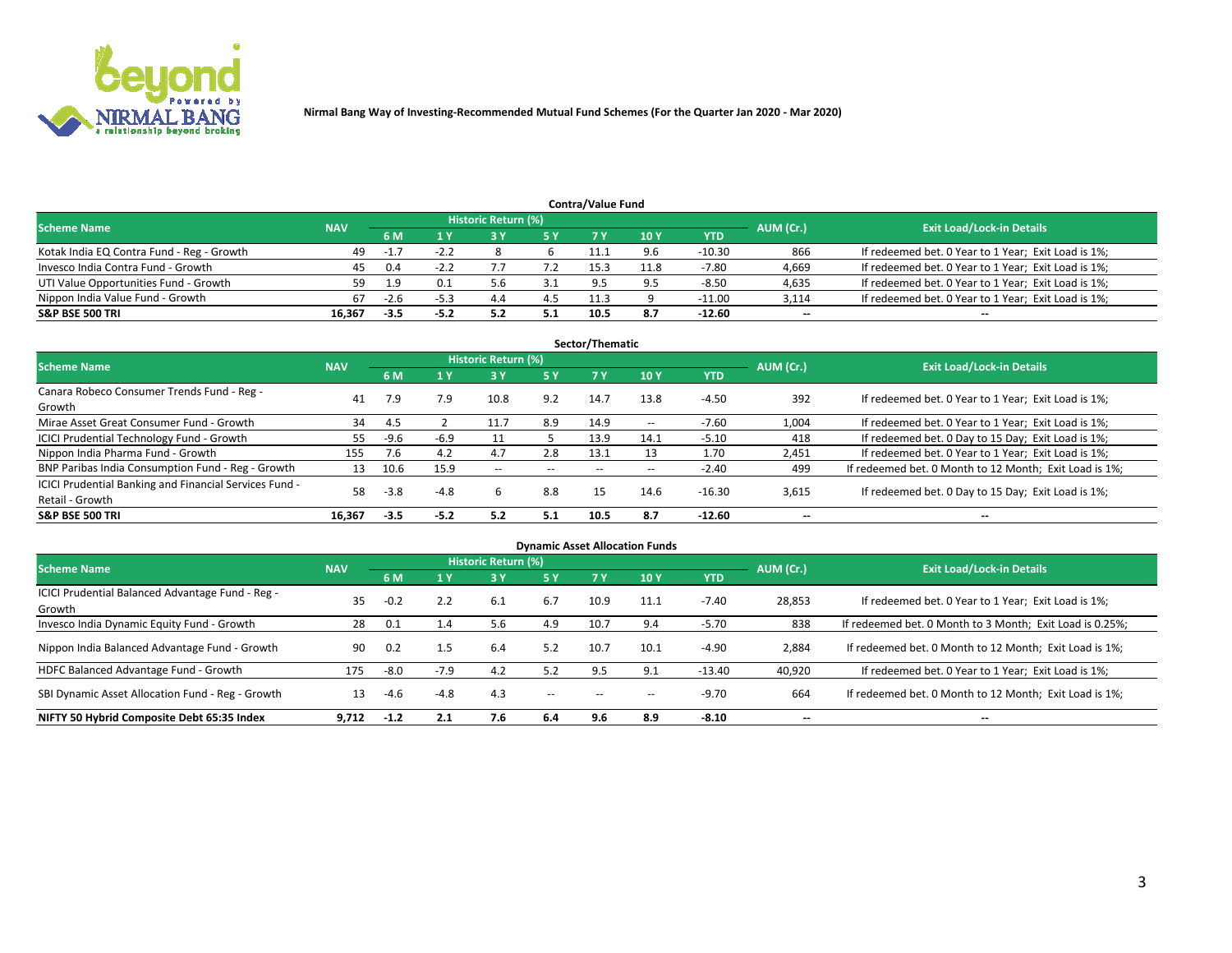

| <b>Hybrid Aggressive</b>                        |            |                                  |                |     |       |       |                 |          |                          |                                                        |  |  |  |  |
|-------------------------------------------------|------------|----------------------------------|----------------|-----|-------|-------|-----------------|----------|--------------------------|--------------------------------------------------------|--|--|--|--|
| <b>Scheme Name</b>                              | AUM (Cr.)  | <b>Exit Load/Lock-in Details</b> |                |     |       |       |                 |          |                          |                                                        |  |  |  |  |
|                                                 | <b>NAV</b> | 6 M                              |                |     | 5 Y   |       | 10 <sub>Y</sub> | YTD      |                          |                                                        |  |  |  |  |
| ICICI Prudential Equity & Debt Fund - Growth    | 123        | $-4.4$                           | $-4$ $\degree$ |     |       | 11.9  | 11.8            | $-11.90$ | 22,390                   | If redeemed bet. 0 Year to 1 Year; Exit Load is 1%;    |  |  |  |  |
| Mirae Asset Hybrid - Equity Fund - Reg - Growth | 14         | $-1$                             | 0.0            | 6.8 | $- -$ | $- -$ | $- -$           | $-9.50$  | 3,380                    | If redeemed bet. 0 Year to 1 Year; Exit Load is 1%;    |  |  |  |  |
| SBI Equity Hybrid Fund - Growth                 | 139        |                                  |                | ۹R  | 7.b   | 13.7  | 11.3            | $-4.70$  | 32,585                   | If redeemed bet. 0 Month to 12 Month; Exit Load is 1%; |  |  |  |  |
| Canara Robeco Equity Hybrid Fund - Growth       | 163        | 5.8                              | 6.6            | 8.7 | 7.5   | 12.9  | 11.7            | $-2.90$  | 3,071                    | If redeemed bet. 0 Year to 1 Year; Exit Load is 1%;    |  |  |  |  |
| NIFTY 50 Hybrid Composite Debt 65:35 Index      | 9.712      | $-1.2$                           |                | 7.0 | 6.4   |       | 8.9             | $-8.10$  | $\overline{\phantom{a}}$ | $- -$                                                  |  |  |  |  |

| <b>Arbitrage Fund</b>                      |            |                |     |                     |     |  |  |            |           |                                                          |  |  |  |
|--------------------------------------------|------------|----------------|-----|---------------------|-----|--|--|------------|-----------|----------------------------------------------------------|--|--|--|
| Scheme Name                                | <b>NAV</b> |                |     | Historic Return (%) |     |  |  |            | AUM (Cr.) | <b>Exit Load/Lock-in Details</b>                         |  |  |  |
|                                            |            | l M            | : M |                     |     |  |  | <b>YTD</b> |           |                                                          |  |  |  |
| IDFC Arbitrage Fund - Reg - Growth         |            | $\overline{a}$ | 4.8 |                     |     |  |  | 5.70       | 12.224    | If redeemed bet. 0 Month to 1 Month; Exit Load is 0.25%; |  |  |  |
| Kotak Equity Arbitrage Fund - Reg - Growth | 28         |                |     |                     | b.Z |  |  | 6.00       | 17.662    | If redeemed bet. 0 Day to 30 Day; Exit Load is 0.25%;    |  |  |  |
| Nippon India Arbitrage Fund - Growth       | 20         | $\Delta$       |     |                     |     |  |  | 5.90       | 10.497    | If redeemed bet. 0 Month to 1 Month; Exit Load is 0.25%; |  |  |  |

|                                          |            |           |                                  |                          |                          | <b>Equity Saver</b> |               |            |                          |                                                        |
|------------------------------------------|------------|-----------|----------------------------------|--------------------------|--------------------------|---------------------|---------------|------------|--------------------------|--------------------------------------------------------|
| Scheme Name                              | <b>NAV</b> | AUM (Cr.) | <b>Exit Load/Lock-in Details</b> |                          |                          |                     |               |            |                          |                                                        |
|                                          |            | 6 M       |                                  |                          | 5 Y                      |                     | $\sqrt{10}$ Y | <b>YTD</b> |                          |                                                        |
| Axis Equity Saver Fund - Reg - Growth    |            | c         |                                  |                          | $\sim$                   | $- -$               | $- -$         | $-2.60$    | 793                      | If redeemed bet. 0 Month to 12 Month; Exit Load is 1%; |
| Kotak Equity Savings Fund - Reg - Growth |            |           | 2.9                              | D.2                      | -6.2                     | $- -$               | $- -$         | $-3.80$    | 1.712                    | If redeemed bet. 0 Year to 1 Year; Exit Load is 1%;    |
| CRISIL Hybrid 50+50 - Moderate Index*    |            | $-$       | $-$                              | $\overline{\phantom{a}}$ | $\overline{\phantom{a}}$ | $\sim$              | --            | $- -$      | $\overline{\phantom{a}}$ | $- -$                                                  |

| <b>Liquid Funds</b>              |            |      |     |                            |       |                          |            |                 |           |                                  |  |  |  |  |
|----------------------------------|------------|------|-----|----------------------------|-------|--------------------------|------------|-----------------|-----------|----------------------------------|--|--|--|--|
| Scheme Name                      | <b>NAV</b> |      |     | <b>Historic Return (%)</b> |       |                          | <b>YTM</b> | Avg             | AUM (Cr.) | <b>Exit Load/Lock-in Details</b> |  |  |  |  |
|                                  |            | 1 W. | ว พ | 1 M                        | 3M    | 1 Y                      |            | <b>Maturity</b> |           |                                  |  |  |  |  |
| Axis Liquid Fund - Growth        | 2.185      |      |     |                            | 5.3   | 6.3                      | 5.38       | $-$             | 30,919    | *Ref Footnote                    |  |  |  |  |
| IDFC Cash Fund - Reg - Growth    | 2.383      |      |     |                            | ل . ل |                          |            | $- -$           | 9,121     | *Ref Footnote                    |  |  |  |  |
| Kotak Liquid Fund - Reg - Growth | 3,986      | 7.3  |     |                            | 5.2   |                          |            | $\sim$ $\sim$   | 25,945    | *Ref Footnote                    |  |  |  |  |
| <b>CRISIL Liquid Fund Index</b>  | $- -$      |      | 5.9 |                            | 5.7   | $\overline{\phantom{a}}$ | $-$        | $- -$           | $\sim$    | $\sim$                           |  |  |  |  |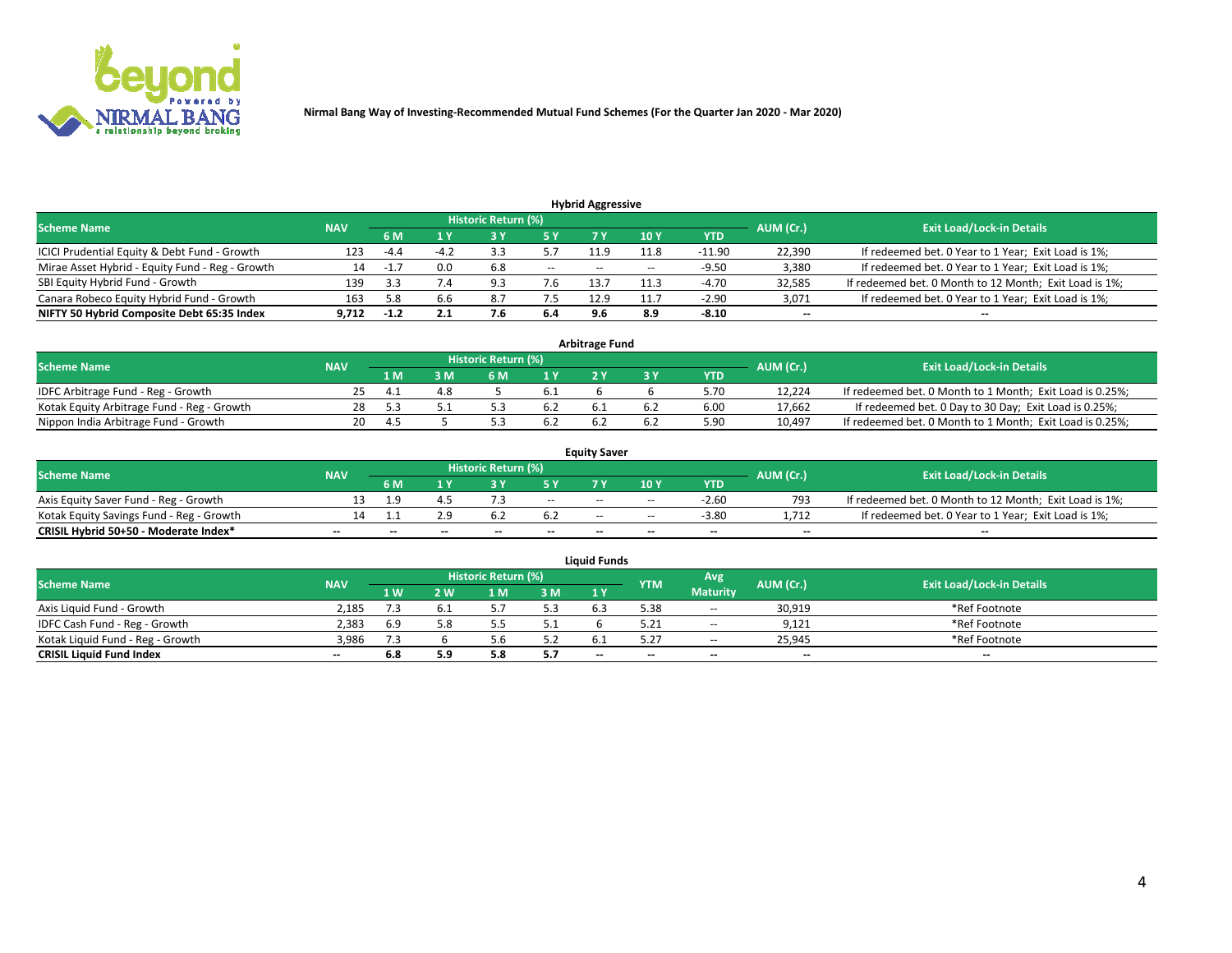

| <b>Ultra Short Fund</b>                       |            |     |     |                            |        |            |            |                 |           |                                  |  |  |  |  |
|-----------------------------------------------|------------|-----|-----|----------------------------|--------|------------|------------|-----------------|-----------|----------------------------------|--|--|--|--|
| <b>Scheme Name</b>                            | <b>NAV</b> |     |     | <b>Historic Return (%)</b> |        |            | <b>YTM</b> | Avg             | AUM (Cr.) | <b>Exit Load/Lock-in Details</b> |  |  |  |  |
|                                               |            | 1 M | 3 M | 6 M                        | 1 Y    | <b>3 Y</b> |            | <b>Maturity</b> |           |                                  |  |  |  |  |
| IDFC Ultra Short Term Fund - Reg - Growth     |            |     |     | ю.                         |        | $-$        | 5.83       | 0.46            | 5,468     | Nil                              |  |  |  |  |
| Sundaram Ultra Short Term Fund - Reg - Growth |            |     | 4.9 |                            | $\sim$ | $-$        | 5.75       | 0.40            | 339       | Nil                              |  |  |  |  |
| L&T Ultra Short Term Fund - Growth            |            | 5 Q |     |                            |        |            | 5.85       | $-$             | 2,786     | Nil                              |  |  |  |  |
| <b>NIFTY Ultra Short Duration Debt Index</b>  | 4,046      | 6.1 | 6.4 | 6.5                        | 7.5    |            | --         | $-$             | $- -$     | $- -$                            |  |  |  |  |

| <b>Monev Market Fund</b>                                   |            |     |     |                     |        |        |            |                 |                          |                                  |  |  |  |  |
|------------------------------------------------------------|------------|-----|-----|---------------------|--------|--------|------------|-----------------|--------------------------|----------------------------------|--|--|--|--|
| <b>Scheme Name</b>                                         | <b>NAV</b> |     |     | Historic Return (%) |        |        | <b>YTM</b> | Avg             | AUM (Cr.)                | <b>Exit Load/Lock-in Details</b> |  |  |  |  |
|                                                            |            | 1 M | 3 M | 6 M                 | 1Y     | 3Y     |            | <b>Maturity</b> |                          |                                  |  |  |  |  |
| Aditya Birla Sun Life Money Manager Fund - Reg -<br>Growth | 268        |     |     | 6.6                 | 7.9    |        | 6.1        | 0.54            | 12,504                   | Nil                              |  |  |  |  |
| Franklin India Savings Fund - Growth                       |            | 6.5 |     | b.5                 | 8.1    |        |            | 0.34            | 4,741                    | Nil                              |  |  |  |  |
| Nippon India Money Market Fund - Growth                    | 3,023      | 6.6 | 6.1 | b.5                 | 7.7    |        | 5.81       | 0.35            | 4,540                    | Nil                              |  |  |  |  |
| <b>CRISIL Liquid Fund Index</b>                            | $- -$      | 5.8 |     |                     | $\sim$ | $\sim$ | --         | $- -$           | $\overline{\phantom{a}}$ | $- -$                            |  |  |  |  |

| <b>Short Term Fund</b>                          |            |        |      |                            |      |           |            |                 |           |                                  |  |  |  |  |
|-------------------------------------------------|------------|--------|------|----------------------------|------|-----------|------------|-----------------|-----------|----------------------------------|--|--|--|--|
| <b>Scheme Name</b>                              | <b>NAV</b> |        |      | <b>Historic Return (%)</b> |      |           | <b>YTM</b> | Avg             | AUM (Cr.) | <b>Exit Load/Lock-in Details</b> |  |  |  |  |
|                                                 |            | 1 M    | 3 M  | <b>6M</b>                  | 1Y   | <b>3Y</b> |            | <b>Maturity</b> |           |                                  |  |  |  |  |
| Axis Short Term Fund - Growth                   |            |        | 9.4  | 8.5                        | 10.1 |           | 6.63       | $-$             | 5,398     | Nil                              |  |  |  |  |
| HDFC Short Term Debt Fund - Growth              | 23         | . ხ. ა | 10.9 | 9.5                        | 10.4 | 8.1       | 7.07       | $\sim$          | 12,216    | Nil                              |  |  |  |  |
| IDFC Bond Fund - Short Term Plan - Reg - Growth |            |        | 8.6  | -8.1                       | 9.8  |           | 6.62       | $\sim$          | 12.341    | Nil                              |  |  |  |  |
| Kotak Bond Short Term Fund - Reg - Growth       | 38         |        | 10.5 | 8.7                        | 10.2 |           | 6.88       | $\sim$          | 11,560    | Nil                              |  |  |  |  |
| L&T Short Term Bond Fund - Reg - Growth         |            |        | qς   | 8.3                        | 9.7  |           | 6.48       | $- -$           | 5,190     | Nil                              |  |  |  |  |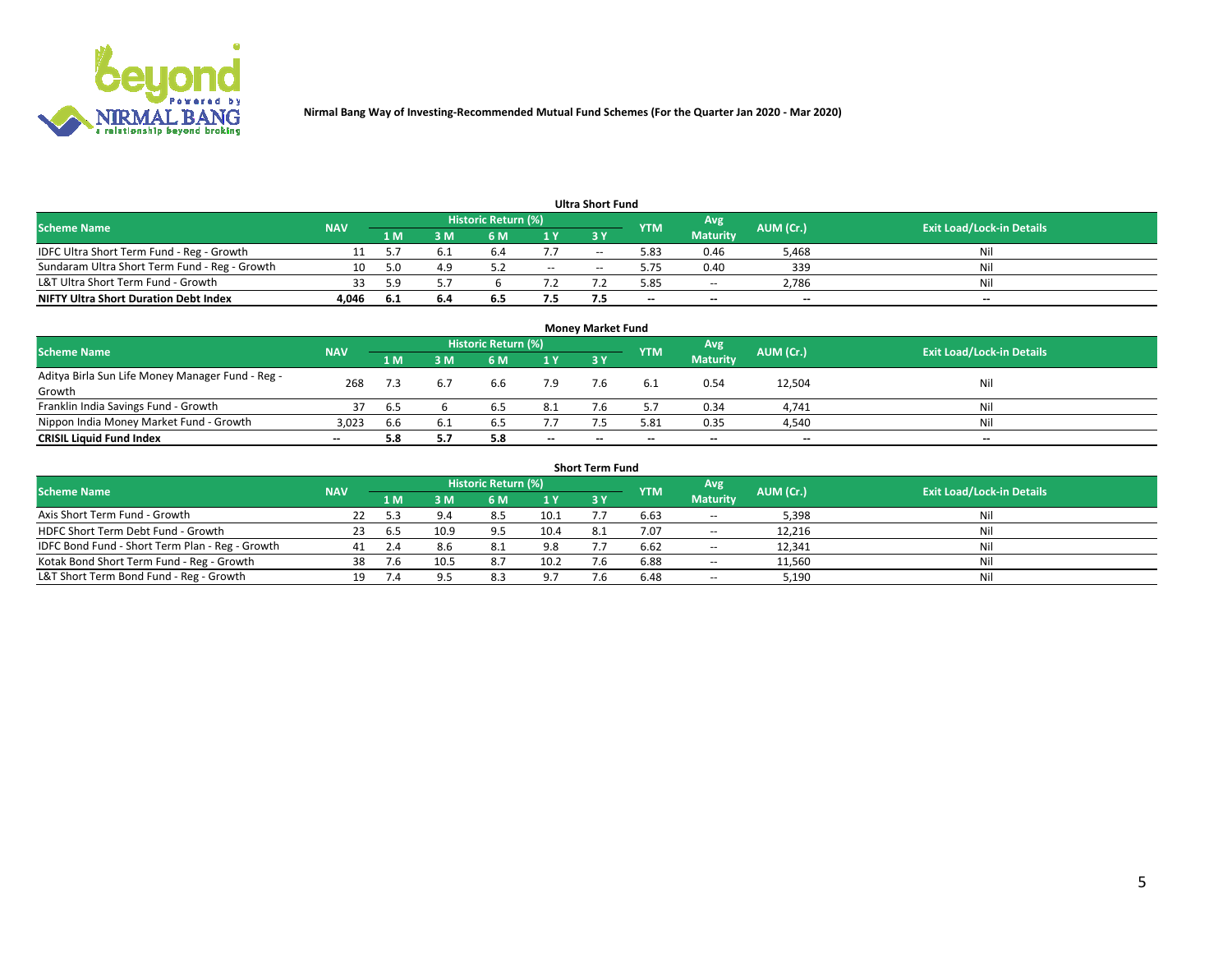

| <b>Low Duration Fund</b>                  |            |     |     |                     |                |     |            |                 |           |                                  |  |  |  |
|-------------------------------------------|------------|-----|-----|---------------------|----------------|-----|------------|-----------------|-----------|----------------------------------|--|--|--|
| <b>Scheme Name</b>                        | <b>NAV</b> |     |     | Historic Return (%) |                |     | <b>YTM</b> | Avg             | AUM (Cr.) | <b>Exit Load/Lock-in Details</b> |  |  |  |
|                                           |            | 1 M | sм  | 6 M                 | 1 <sub>V</sub> | 3 Y |            | <b>Maturity</b> |           |                                  |  |  |  |
| Axis Treasury Advantage Fund - Growth     | 2.249      |     | b.b | 6.9                 | 8.5            |     | 5.99       | $- -$           | 5,894     | Nil                              |  |  |  |
| Canara Robeco Savings Fund - Reg - Growth |            |     |     | b.4                 |                |     | 5.87       | $- -$           | 1,127     | Nil                              |  |  |  |
| IDFC Low Duration Fund - Reg - Growth     | 29         | 4 q | 6.8 | 6.8                 | 8.2            |     | .96ذ       | 0.90            | 5.804     | Nil                              |  |  |  |

| <b>Banking &amp; PSU Bond Funds</b>            |            |     |      |                     |      |           |            |                 |           |                                  |  |  |  |
|------------------------------------------------|------------|-----|------|---------------------|------|-----------|------------|-----------------|-----------|----------------------------------|--|--|--|
| <b>Scheme Name</b>                             | <b>NAV</b> |     |      | Historic Return (%) |      |           | <b>YTM</b> | Avg             | AUM (Cr.) | <b>Exit Load/Lock-in Details</b> |  |  |  |
|                                                |            | 1 M | sм   | 6 M                 |      | <b>3Y</b> |            | <b>Maturity</b> |           |                                  |  |  |  |
| HDFC Banking and PSU Debt Fund - Reg - Growth  |            | 3.8 | 10.4 | 9.3                 | 10.8 | 8.1       | 7.28       | $\sim$ $\sim$   | 5,323     | Ni                               |  |  |  |
| Kotak Banking and PSU Debt Fund - Reg - Growth |            | 3.b | 10.7 | റാ                  | 11.3 |           | 6.93       | $\sim$ $\sim$   | 5.225     | Ni                               |  |  |  |
| IDFC Banking & PSU Debt Fund - Reg - Growth    |            |     | 10.5 |                     | 11.6 |           |            | 3.10            | 13.030    | Ni                               |  |  |  |

| <b>Corporate Bond Funds</b>                                                                                                          |       |      |     |      |      |            |      |                 |        |                                                         |  |  |  |
|--------------------------------------------------------------------------------------------------------------------------------------|-------|------|-----|------|------|------------|------|-----------------|--------|---------------------------------------------------------|--|--|--|
| <b>Historic Return (%)</b><br>Avg<br>AUM (Cr.)<br><b>Exit Load/Lock-in Details</b><br><b>Scheme Name</b><br><b>NAV</b><br><b>YTM</b> |       |      |     |      |      |            |      |                 |        |                                                         |  |  |  |
|                                                                                                                                      |       | 1 M  | 8 M | 6 M  | 1 Y  | <b>3 Y</b> |      | <b>Maturity</b> |        |                                                         |  |  |  |
| ICICI Prudential Corporate Bond Fund - Reg - Growth                                                                                  |       | 6.7  | 9.9 | 8.8  | 10.2 |            | 6.76 | 2.26            | 12,074 | Nil                                                     |  |  |  |
| L&T Triple Ace Bond Fund - Reg - Growth                                                                                              |       | 22.5 |     | 12.3 | 16.2 | $\Omega$   | 7.59 | $\sim$          | 3,081  | If redeemed bet. 0 Month to 3 Month; Exit Load is 0.5%; |  |  |  |
| Kotak Corporate Bond Fund - Std - Growth                                                                                             | 2,687 | 4.4  | 8.4 |      | 9.6  |            | 6.63 | $\sim$ $\sim$   | 4,840  | Nil                                                     |  |  |  |

|                                            |            |           |      |                     |      | <b>Credit Risk Fund</b> |            |                 |           |                                                           |
|--------------------------------------------|------------|-----------|------|---------------------|------|-------------------------|------------|-----------------|-----------|-----------------------------------------------------------|
| <b>Scheme Name</b>                         | <b>NAV</b> |           |      | Historic Return (%) |      |                         | <b>YTM</b> | Avg             | AUM (Cr.) | <b>Exit Load/Lock-in Details</b>                          |
|                                            |            | 1 M       | : M  | 6 M                 | '1 Y | 3 Y                     |            | <b>Maturity</b> |           |                                                           |
| ICICI Prudential Credit Risk Fund - Growth | 22         | 4.8       | 10.7 |                     | 10.5 |                         | 9.41       | 2.30            | 12,381    | If redeemed bet. 0 Year to 1 Year; Exit Load is 1%;       |
| Kotak Credit Risk Fund - Reg - Growth      | 22         | -12.8     |      | 6.9                 | 8.4  |                         | 8.71       | $\sim$ $\sim$   | 5,280     | If redeemed bet. 0 Year to 1 Year; Exit Load is 1%;       |
|                                            |            |           |      |                     |      |                         |            |                 |           | If redeemed bet. 0 Month to 12 Month; Exit Load is 3%; If |
| SBI Credit Risk Fund - Growth              |            | <b>b.</b> |      | 8.3                 |      |                         | 8.58       | 2.38            | 5,055     | redeemed bet. 12 Month to 24 Month; Exit Load is 1.5%; If |
|                                            |            |           |      |                     |      |                         |            |                 |           | redeemed bet. 24 Month to 36 Month; Exit Load is 0.75%;   |